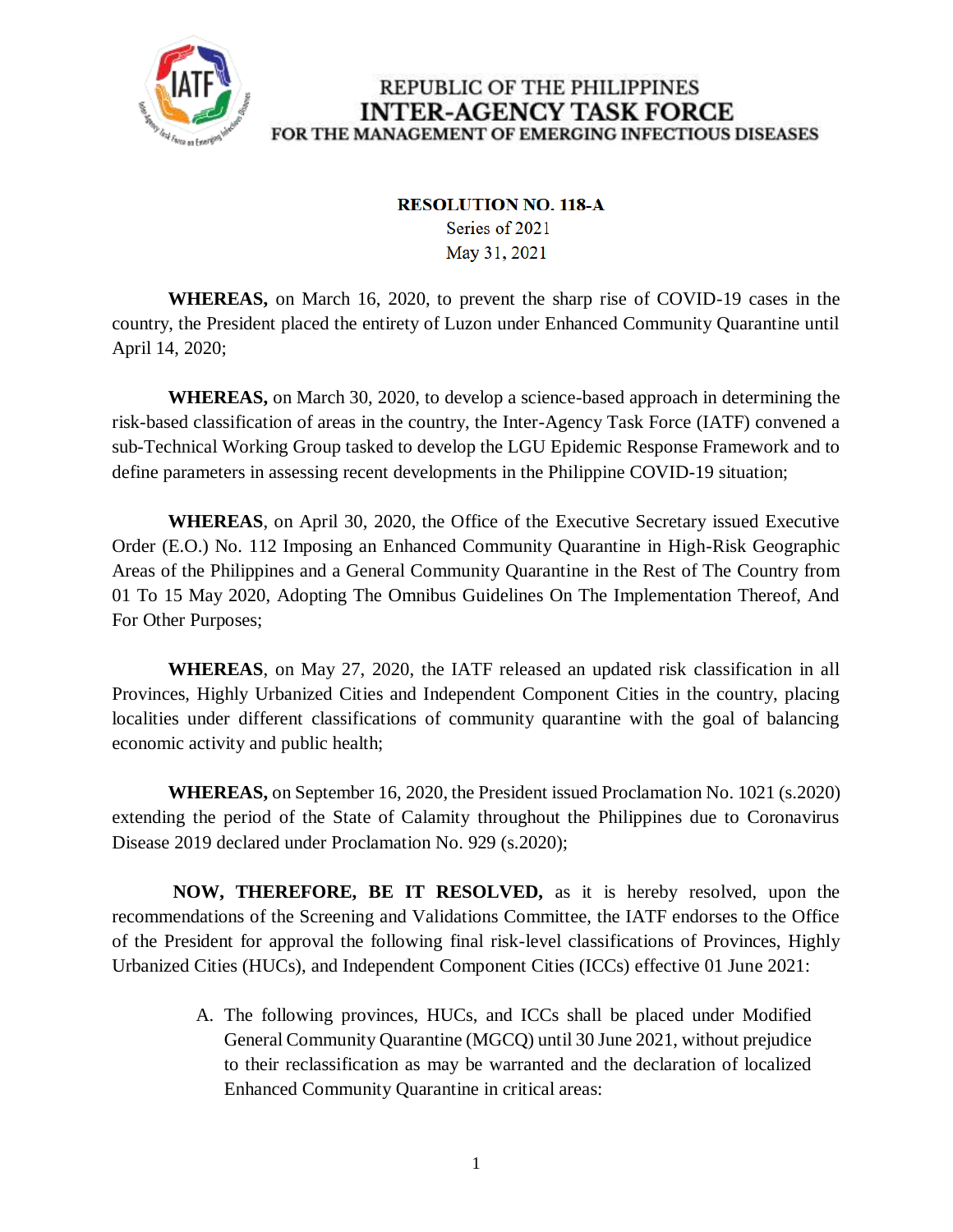

### 1.For Luzon:

- a. Region I Ilocos Norte, Ilocos Sur, La Union\*, Pangasinan, Dagupan City;
- b. Region II Batanes,
- c. Region III Aurora, Bataan\*, Nueva Ecija, Pampanga\*, Tarlac, Zambales, Angeles City, Olongapo City;
- d. Lucena City\*;
- e. Region IV-B Marinduque, Occidental Mindoro\*, Oriental Mindoro, Romblon, and Palawan\*; and
- f. Region V Albay\*, Camarines Norte, Camarines Sur\*, Catanduanes, Masbate, Sorsogon, Naga City\*.
- 2.For the Visayas:
	- a. Region VI Aklan, Antique, Capiz\*, Guimaras\*, Negros Occidental, Iloilo\*, and Bacolod City\*;
	- b. Region VII Bohol, Cebu, Negros Oriental\*, Siquijor, Cebu City, Lapu-Lapu City, Mandaue City; and
	- c. Region VIII Biliran, Leyte, Southern Leyte, Eastern Samar, Northern Samar, Western Samar\*, and Ormoc City\*.
- 3.For Mindanao:
	- a. Region X Bukidnon\*, Camiguin\*, Lanao del Norte\*, Misamis Occidental\*, and Misamis Oriental\*;
	- b. Region XI Davao de Oro, Davao del Norte, Davao del Sur, Davao Occidental, Davao Oriental\*;
	- c. Region XII North Cotabato, South Cotabato\*, Sarangani\*, Sultan Kudarat\*, General Santos City\*;
	- d. Region XIII (Caraga) Agusan del Norte, Dinagat Islands\*, Surigao del Norte\*, Surigao del Sur\*; and
	- e. Bangsamoro Autonomous Region in Muslim Mindanao (BARMM) - Basilan, Maguindanao\*, Sulu, and Tawi-Tawi.

*\*Areas requiring special attention by the Local Government Units and Regional IATF/RTF*

B. The following provinces, HUCs, and ICCs shall be placed under General Community Quarantine (GCQ) until 30 June 2021, without prejudice to their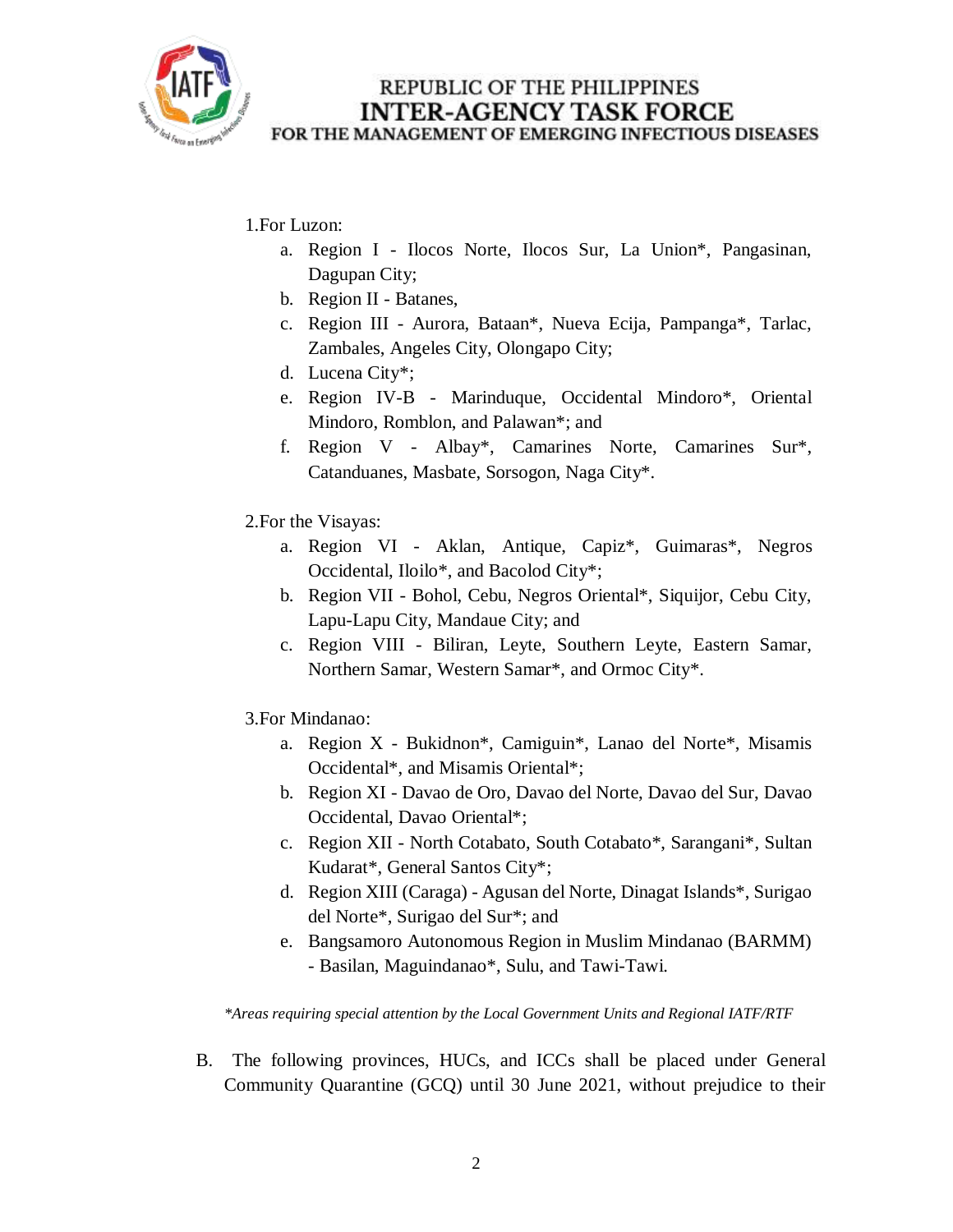

reclassification as may be warranted and the declaration of localized Enhanced Community Quarantine in critical areas:

1.For Luzon:

- a. Cordillera Administrative Region Abra, Baguio City, Kalinga, Mt. Province;
- b. Region II: Isabela, Nueva Vizcaya, and Quirino; and
- c. Region IV-A: Batangas and Quezon;
- 2.For Mindanao:
	- a. Iligan City;
	- b. Davao City\*; and
	- c. Bangsamoro Autonomous Region in Muslim Mindanao (BARMM): Lanao del Sur\* and Cotabato City

*\*Areas requiring special attention by the Local Government Units and Regional IATF/RTF*

- C. The following provinces, HUCs, and ICCs shall be placed under Modified Enhanced Community Quarantine (MECQ) until 15 June 2021, without prejudice to their reclassification as may be warranted and the declaration of localized Enhanced Community Quarantine in critical areas:
	- 1. For Luzon:
		- a. Region II: City of Santiago and Cagayan;
		- b. Cordillera Administrative Region: Apayao, Benguet, and Ifugao; and
		- c. Puerto Princesa City.
	- 2. Iloilo City\*;
	- 3. For Mindanao:
		- a. Region IX: Zamboanga City, Zamboanga Sibugay, Zamboanga del Sur, Zamboanga del Norte;
		- b. Cagayan de Oro City; and
		- c. Region XIII (Caraga): Butuan City, and Agusan del Sur

*\*Areas requiring special attention by the Local Government Units and Regional IATF/RTF*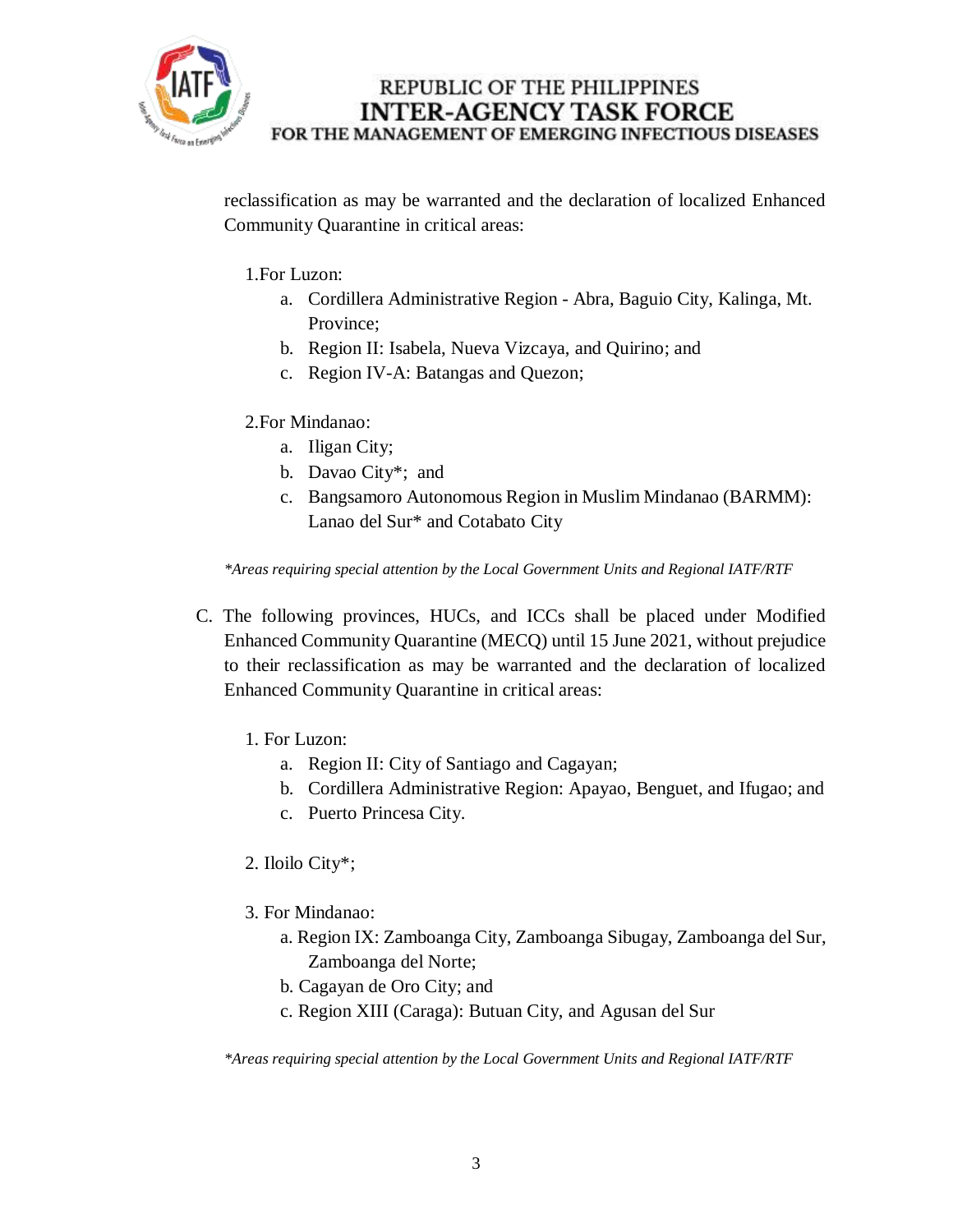

- D. The National Capital Region, Bulacan, Cavite, Laguna, and Rizal (NCR Plus) shall remain under General Community Quarantine with the the observance and implementation of the following restrictions until 15 June 2021, during which the following rules shall apply:
	- 1. Food preparation establishments such as commissaries, restaurants, and eateries may operate with their indoor dine-in services at the venue or seating capacity of thirty percent (30%), and with their *al fresco* or outdoor dine-in services at the venue or seating capacity of fifty percent (50%).
	- 2. Personal care services, such as beauty salons, beauty parlors, barbershops, and nail spas, may operate up to forty percent (40%) venue or seating capacity. For this purpose, these establishments shall only provide services that can accommodate the wearing of face masks at all times by patrons/clients and service providers.
	- 3. Meetings, Incentives, Conventions, and Exhibitions (MICE) events in eligible venue establishments shall be allowed to resume up to thirty percent (30%) of venue capacity, while social events in the same establishments shall be allowed up to ten percent (10%) of the venue capacity.
	- The Department of Trade and Industry and Department of Tourism shall issue interim guidelines for MICE and social events in eligible venue establishments;
	- 4. Outdoor tourist attractions shall remain allowed at thirty percent (30%) with strict adherence to minimum public health standards;
	- 5. Under the Safety Seal Certification Program, business establishments awarded Safety Seal Certifications shall be allowed to operate at an additional 10 percentage points beyond the prescribed on-site capacity or venue/seating capacity, whichever is applicable;
	- 6. Indoor sports courts and venues and indoor tourist attractions shall remain to be not allowed to operate;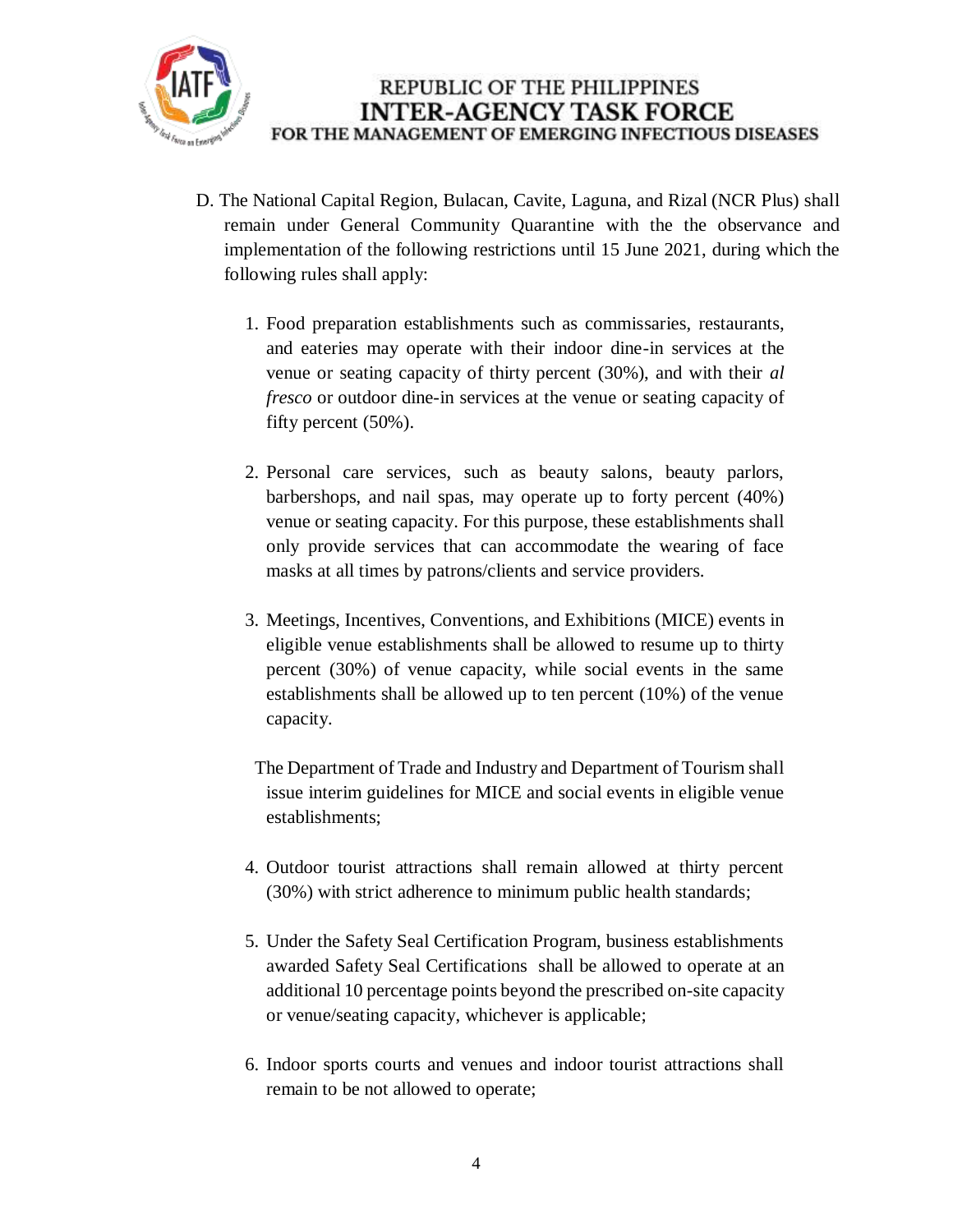

- 7. Specialized markets of the Department of Tourism (DOT) such as *Staycations* without age restrictions shall remain to be allowed subject to the protocols and restrictions as may be imposed by the DOT;
- 8. Point-to-Point travel from NCR Plus to areas under Modified General Community Quarantine shall be allowed without age restrictions subject to an RT-PCR test-before-travel requirement for those below eighteen years old  $(18)$  and above sixty-five  $(65)$ , and other protocols and restrictions as may be imposed by the DOT and the Local Government Unit of destination.
- 9. Religious gatherings shall remain to be allowed up to thirty percent (30%) of the venue capacity, provided that there is no objection from the local government unit where the religious gathering may take place. Provided, further, that the LGUs may increase the allowable venue capacity up to fifty percent (50%). The religious denominations should strictly observe their submitted protocols and the minimum public health standards.

 Gatherings for necrological services, wakes, inurnment, funerals for those who died of causes other than COVID-19 shall be allowed, provided that the same shall be limited to immediate family members, upon satisfactory proof of their relationship with the deceased and with full compliance with the prescribed minimum public health standards for the duration of the activity; and

- 10. Other provisions of the Omnibus Guidelines on the Implementation of Community Quarantine in the Philippines, as amended, not affected by the foregoing shall continue to be in effect in the NCR Plus including those on interzonal travel into and out of the NCR Plus and the operation of public transportation. The use of active transportation shall likewise be promoted;
- E. All areas shall continue to implement the following measures: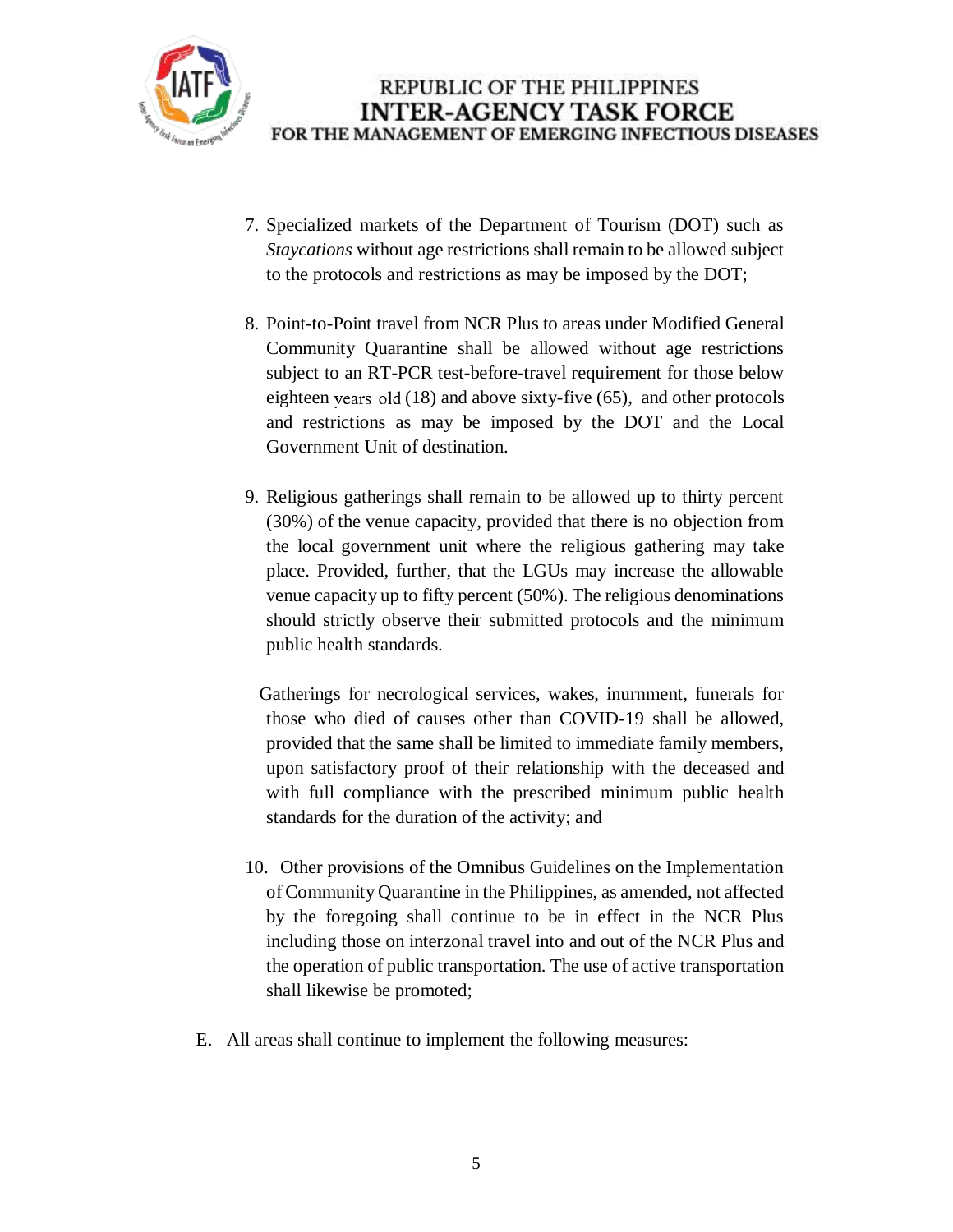

- 1. Improved implementation of engineering and administrative controls, especially ventilation standards and actions against crowding and gatherings;
- 2. Health promotion and strict enforcement of minimum public health standards, especially their uniform implementation in high-risk areas such as healthcare settings, wet markets, supermarkets, government offices, workplaces, and at home, among others;
- 3. The implementation of localized community quarantine and the ramping up of the availability of identified quarantine facilities in priority/critical areas with community transmission, including in private and public establishments, with the concurrence of the RIATF;
- 4. Immediate facility-based isolation of all returning citizens, suspect, and probable cases, and the isolation of persons exhibiting symptoms and individuals awaiting their test results;
- 5. Improved distribution of personal protective equipment and waste management;
- 6. Continuous health education on COVID-19 transmissions;
- 7. Scaling up of local health systems capacity, especially for community isolation and critical care, including dedicated mechanical ventilators, and Intensive Care Units, isolation, and ward beds for COVID-19 cases; and
- 8. Submission of complete and accurate data through COVID-Kaya and the DOH DataCollect.

**RESOLVED FURTHER,** that the Chairperson and the Co-Chairperson shall be duly authorized to sign this Resolution for and on behalf of the Inter-Agency Task Force.

**APPROVED** during the 118th Inter-Agency Task Force Meeting, as reflected in the minutes of the meeting, held this 31st of May 2021 *via* video conference.

**CISCO A. DUQUE III** Secretary, Department of Health IATF Chairperson